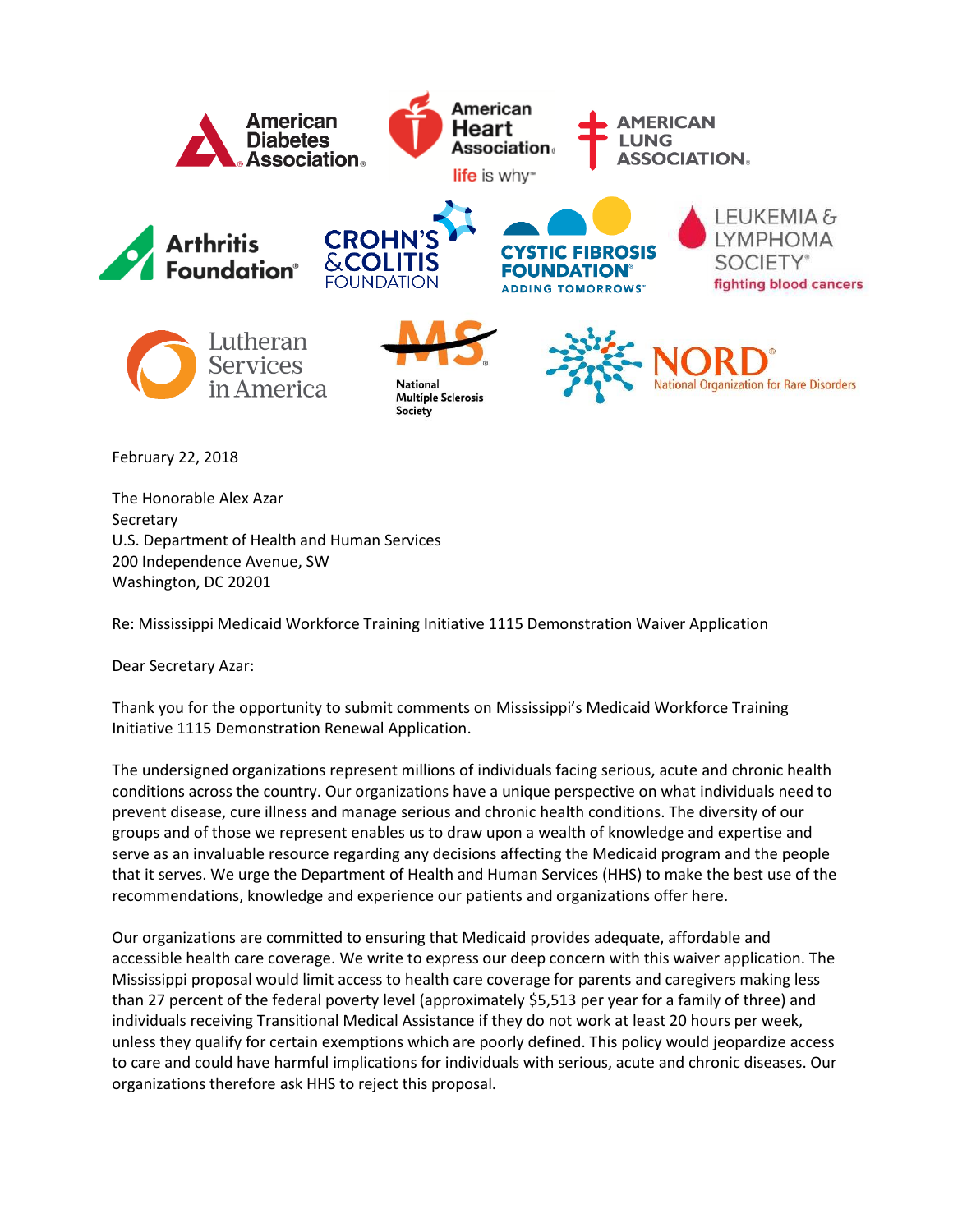A major consequence of these requirements will be to increase the paperwork burden on all patients. Increasing administrative requirements will likely decrease the number of individuals with Medicaid coverage, regardless of whether they are exempt or not. For example, after Washington state changed its renewal process from every twelve months to every six months and instituted new documentation requirements in 2003, approximately 35,000 fewer children were enrolled in the program by the end of 2004.<sup>i</sup> In Mississippi, the process of having to document exemptions from or compliance with the new requirements is similarly likely to create substantial administrative barriers to accessing or maintaining coverage. Battling administrative red tape in order to keep coverage should not take away from patients' or caregivers' focus on maintaining their or their family's health.

Failing to navigate these burdensome administrative requirements could have serious – even life or death – consequences for people with serious, acute and chronic diseases. If the state finds that individuals have failed to comply with the new requirements, their health coverage will be terminated on the first day of the following month. People who are in the middle of treatment for a life-threatening disease, rely on regular visits with health care providers or must take daily medications to manage their chronic conditions cannot afford a sudden gap in their care.

Since Mississippi's application does not provide much detail on who will qualify for exemptions or how they will be identified, our organizations are concerned that the current exemption criteria may not capture all individuals with, or at risk of, serious and chronic health conditions that prevent them from working. Regardless, even exempt enrollees will have to provide documentation of their illness during the application and reassessment process, creating opportunities for administrative error that could jeopardize their coverage. No exemption criteria can circumvent this problem and the serious risk to the health of the people we represent.

Mississippi has also requested an enhanced federal match rate of 90 percent to finance the employment training activities proposed under this application. This proposal would divert federal resources from Medicaid's core goal – providing health coverage to those without access to care.

Ultimately, the requirements outlined by Mississippi do not further the goals of the Medicaid program or help low-income families improve their circumstances without needlessly compromising their access to care. Most people on Medicaid who can work already do so.<sup>ii</sup> A recent study, published in JAMA *Internal Medicine*, looked at the employment status and characteristics of Michigan's Medicaid enrollees.<sup>iii</sup> The study found only about a quarter were unemployed (27.6 percent). Of this 27.6 percent of enrollees, two thirds reported having a chronic physical condition and a quarter reported having a mental or physical condition that interfered with their ability to work.

We urge HHS to reject this application and instead focus on solutions that can promote adequate, affordable and accessible coverage in Mississippi's Medicaid program. Thank you for reviewing our comments.

Sincerely,

American Diabetes Association American Heart Association American Lung Association Arthritis Foundation Crohn's & Colitis Foundation